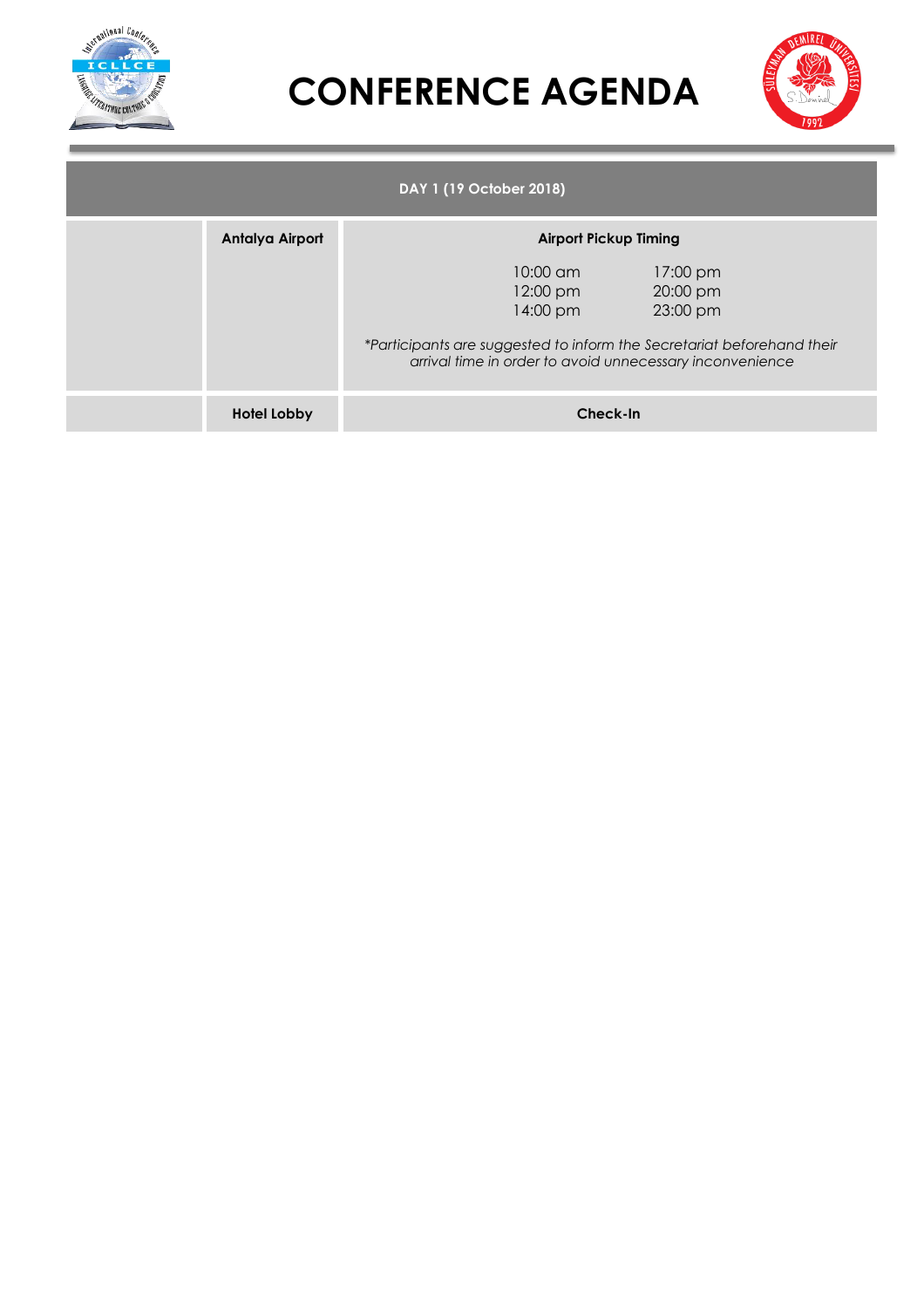



|                 |                   | DAY 2 (20 October 2018)                                                                                                                                                                        |                                                                                                                                                                                         |  |  |  |  |  |  |  |
|-----------------|-------------------|------------------------------------------------------------------------------------------------------------------------------------------------------------------------------------------------|-----------------------------------------------------------------------------------------------------------------------------------------------------------------------------------------|--|--|--|--|--|--|--|
| 8.30am-9.00am   | Room 1            | <b>Conference Registration Day 1</b><br><b>Tour Registration</b>                                                                                                                               |                                                                                                                                                                                         |  |  |  |  |  |  |  |
| 9.00am-9.30am   | Room 1            | Welcome address by Conference Chair (SDU Representative)                                                                                                                                       |                                                                                                                                                                                         |  |  |  |  |  |  |  |
| 9.30am-10.15am  | Room 1            | <b>Keynote Presentation 1</b><br>The Stylistic and Literary Aspects in Dialogic Texts: Birthday Party and One for<br>the Road<br>Prof. Dr. Ömer ŞEKERCİ<br>Suleyman Demirel University, Turkey |                                                                                                                                                                                         |  |  |  |  |  |  |  |
| 10.15am-11.00am | Room 1            | <b>Morning Tea Break &amp; Photo Session</b>                                                                                                                                                   |                                                                                                                                                                                         |  |  |  |  |  |  |  |
| 11.00am-11.45am | Room 1            | <b>Keynote Presentation 2</b><br>Integrated Curriculum: Two Birds with One Stone<br>Dr. Mustafa Caner<br>Akdeniz University, Turkey                                                            |                                                                                                                                                                                         |  |  |  |  |  |  |  |
| 11.45am-1.00pm  | <b>Restaurant</b> | Lunch                                                                                                                                                                                          |                                                                                                                                                                                         |  |  |  |  |  |  |  |
|                 |                   | Session 1                                                                                                                                                                                      |                                                                                                                                                                                         |  |  |  |  |  |  |  |
|                 |                   | Room 1<br>Chaired by: Akram Habeeb                                                                                                                                                             | Room 2<br><b>Chaired by:</b><br>Mohamad Khairi bin Haji<br>Othman                                                                                                                       |  |  |  |  |  |  |  |
| 1.00pm-2.00pm   |                   | THE CONCEPT OF AMERICAN DREAM IN<br>MILLER'S DEATH OF A SALESMAN AND<br>HANSBERRY'S A RAISIN IN THE SUN<br>Ghassan Fadhil Radhi                                                                | <b>IMPLEMENTATION FACTORS OF</b><br><b>INCULCATION OF NOBLE VALUES IN</b><br>CLASSROOM TEACHING: CASE STUDY IN<br>PENINSULAR MALAYSIA PRIMARY SCHOOLS<br>Mohamad Khairi bin Haji Othman |  |  |  |  |  |  |  |
|                 |                   | DONNE'S LOVE POETRY AND RELIGIOUS<br><b>EXPERIENCE</b><br><b>Akram Habeeb</b>                                                                                                                  | THE RELATIONSHIP BETWEEN TEACHER'S<br>ATTITUDES AND STUDENT MOTIVATION<br>Reema Aslam Rao                                                                                               |  |  |  |  |  |  |  |
|                 |                   | <b>BRAM STOKER'S DRACULA FROM A</b><br>RELIGIOUS PERSPECTIVE<br><b>Bilgay Atiş</b>                                                                                                             | THE USE OF MUSIC AS AN EFFECTIVE TOOL<br>FOR THE DEVELOPMENT OF LISTENING SKILLS<br>FOR ENGLISH AS A SECOND LANGUAGE<br><b>LEARNERS IN TURKEY</b><br>Lengony Muchinga                   |  |  |  |  |  |  |  |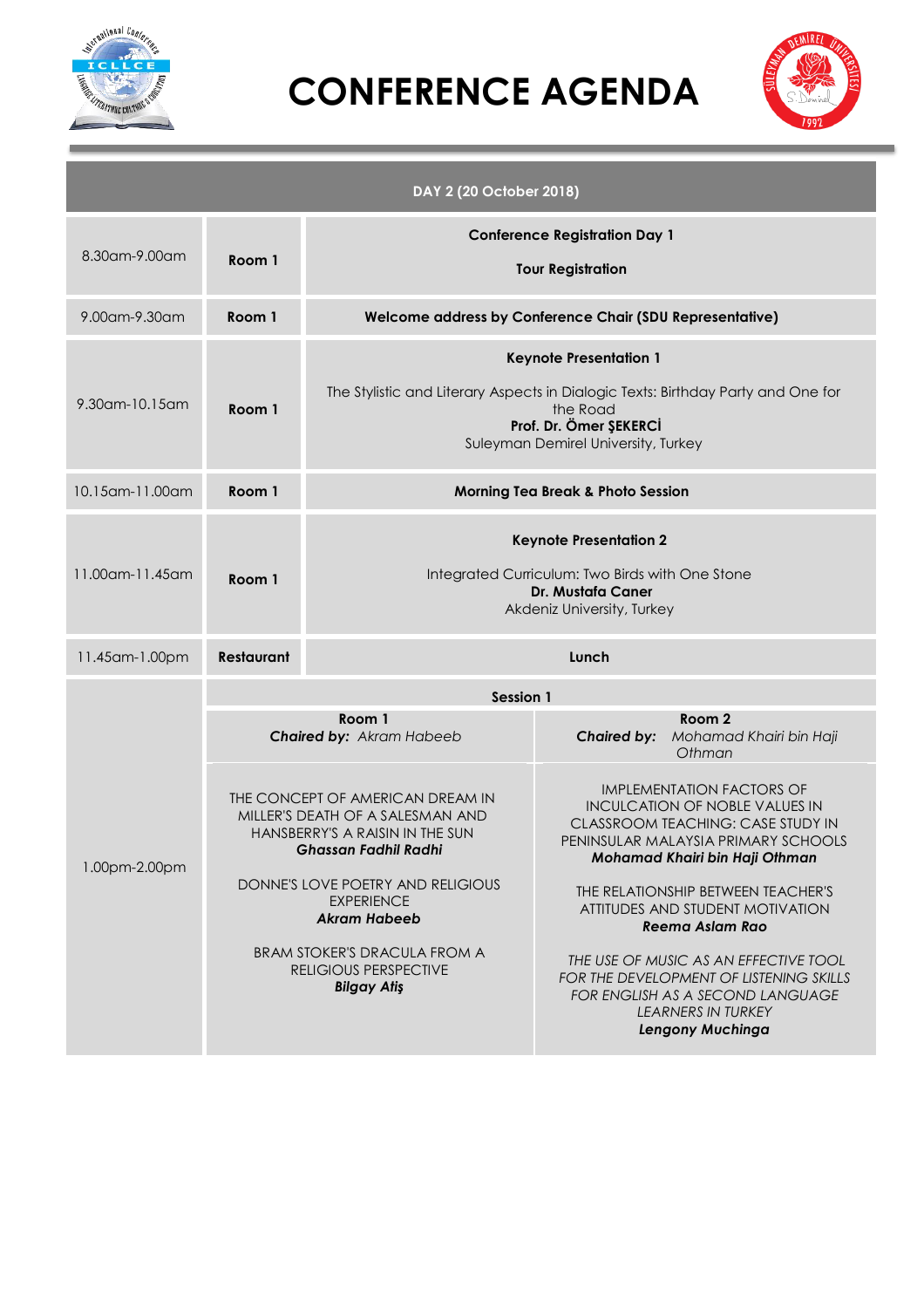



|                | <b>Session 2</b>  |                                                                                                                                |                                                                                                                                     |  |  |  |  |  |  |
|----------------|-------------------|--------------------------------------------------------------------------------------------------------------------------------|-------------------------------------------------------------------------------------------------------------------------------------|--|--|--|--|--|--|
| 2.00pm-3.00pm  |                   | Room 1<br><b>Chaired by: Khalid Ahmed</b>                                                                                      | Room 2<br><b>Chaired by:</b> Towhid Bin Muzaffar                                                                                    |  |  |  |  |  |  |
|                |                   | A FOLKLORIC READING OF "BELOVED" BY<br><b>MORRISON</b><br><b>Khalid Ahmed</b>                                                  | FINDING SYNTACTIC RAPPROCHEMENTS IN<br><b>ENGLISH AND ARABIC SENTENCING</b><br><b>FORMATIONS</b><br><b>Hameed Abdulameer Hameed</b> |  |  |  |  |  |  |
|                |                   | READING EDWARD BOND'S LEAR FROM<br>AN AGITPROP PERSPECTIVE<br><b>Murtadha Adel Bader</b>                                       | DECIPHERING THE VERBAL MORPHOLOGY<br>OF THE MAHALE LANGUAGE<br>Towhid Bin Muzaffar, Haroonuzzaman                                   |  |  |  |  |  |  |
|                |                   | THE INFLUENCE OF QURAN TEXT ON AL-<br><b>MUTANABBI'S POETRY</b><br><b>Halah Ahmed Al-Nuaimi</b>                                | COMPONYMY AS A NEW WORD<br><b>FORMATION PROCESS</b><br><b>Mohammed Sadek Fodil</b>                                                  |  |  |  |  |  |  |
| 3.00pm-3.15pm  | Room 1            |                                                                                                                                | <b>Afternoon Tea Break</b>                                                                                                          |  |  |  |  |  |  |
| 3.15pm-4.15pm  | <b>Session 3</b>  |                                                                                                                                |                                                                                                                                     |  |  |  |  |  |  |
|                |                   | Room 1<br>Chaired by: Süleyman Cihan                                                                                           | Room 2<br><b>Chaired by: Maisoun Abujoudeh</b>                                                                                      |  |  |  |  |  |  |
|                |                   | THE FRENCH OPPOSITION ON TURKEY-<br>EUROPEAN UNION RELATIONS IN THE<br><b>FRAMEWORK OF IDENTITY QUESTION</b><br>Süleyman Cihan | THE USE OF POLITENESS IN JANE AUSTEN'S<br>PRIDE AND PREJUDICE: A STUDY IN<br><b>PRAGMATICS</b><br><b>Bushra Ni'ma Rashid</b>        |  |  |  |  |  |  |
|                |                   | HUMANISM OF THIS ERA<br>Quratullain                                                                                            | FLOUTING THE GRICEAN MAXIMS IN<br><b>JORDANIAN SATIRICAL PLAYS</b><br><b>Maisoun Abujoudeh</b>                                      |  |  |  |  |  |  |
|                |                   | <b>TBA</b>                                                                                                                     | NEW PERSPECTIVES ON JOHN OSBORNE'S<br>SELECTED PLAYS: SOCIAL AND POLITICAL<br><b>SATIRE</b><br>Abdul Aljaleel Fadhil Jamil          |  |  |  |  |  |  |
| 8.00pm-10.00pm | <b>Restaurant</b> |                                                                                                                                | <b>Dinner &amp; Cultural Show</b>                                                                                                   |  |  |  |  |  |  |
|                |                   | <b>END OF DAY 2</b>                                                                                                            |                                                                                                                                     |  |  |  |  |  |  |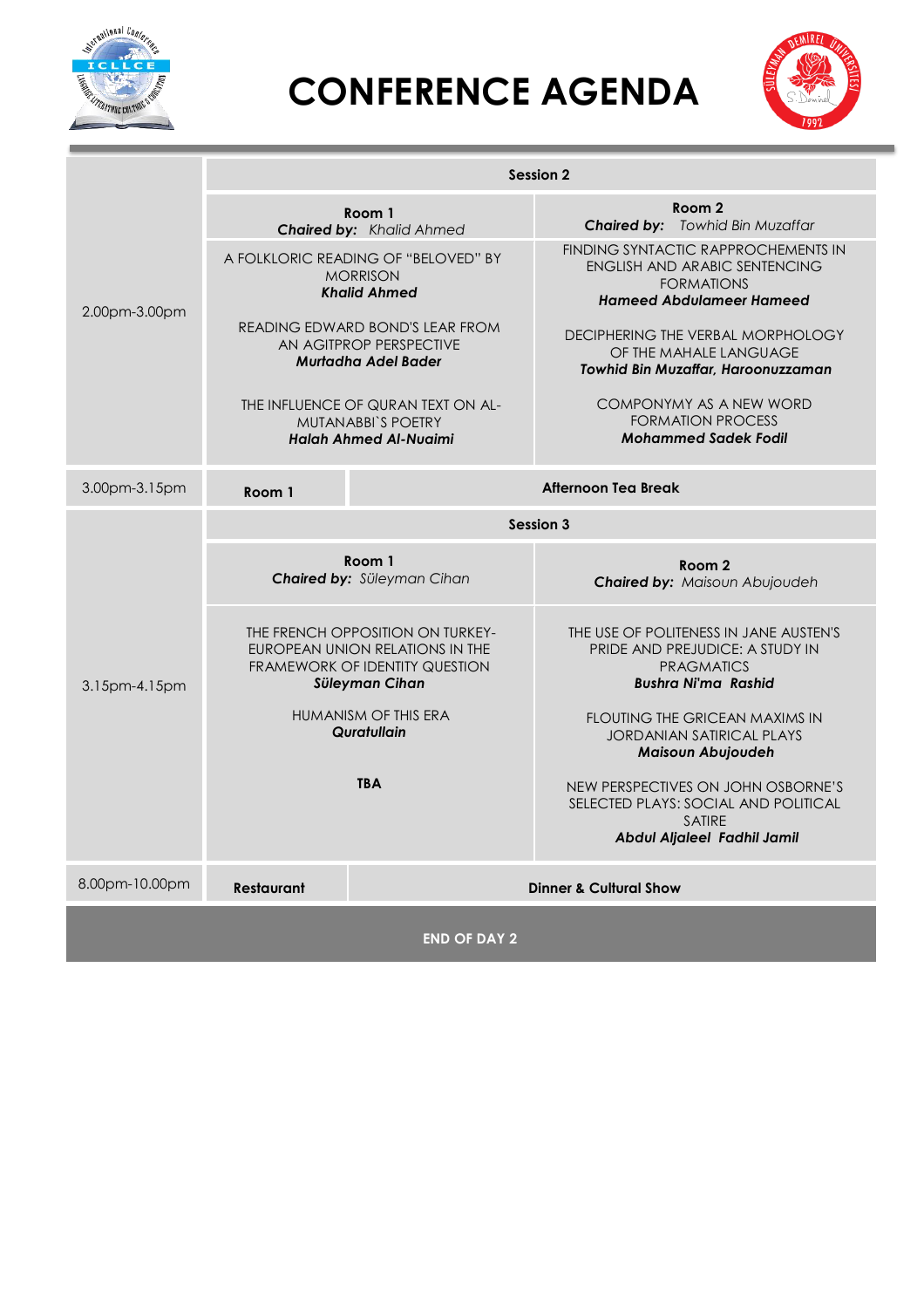



|                 |                  | DAY 3 (21 October 2018)                                                                                                                                                                                                                                                             |                                                                                                                                               |                                                                                                                                                                                                                                                                                                                                                                                                              |  |  |  |  |  |  |
|-----------------|------------------|-------------------------------------------------------------------------------------------------------------------------------------------------------------------------------------------------------------------------------------------------------------------------------------|-----------------------------------------------------------------------------------------------------------------------------------------------|--------------------------------------------------------------------------------------------------------------------------------------------------------------------------------------------------------------------------------------------------------------------------------------------------------------------------------------------------------------------------------------------------------------|--|--|--|--|--|--|
| 8.30am-9.00am   | Room 1           | <b>Conference Registration Day 2</b>                                                                                                                                                                                                                                                |                                                                                                                                               |                                                                                                                                                                                                                                                                                                                                                                                                              |  |  |  |  |  |  |
|                 | <b>Session 4</b> |                                                                                                                                                                                                                                                                                     |                                                                                                                                               |                                                                                                                                                                                                                                                                                                                                                                                                              |  |  |  |  |  |  |
|                 |                  | Room 1<br>Chaired by: <i>İlker Özçelik</i>                                                                                                                                                                                                                                          |                                                                                                                                               | Room 2<br><b>Chaired by:</b> Riyadh Jashami                                                                                                                                                                                                                                                                                                                                                                  |  |  |  |  |  |  |
| 9.00am-10.00am  |                  | CHARACTERS' SILENCE IN THE LAST GIFT BY<br>ABDULRAZAK GURNAH<br><b>Ahmed Mansour Akmoush</b>                                                                                                                                                                                        | AN INFERENTIAL MODEL OF TEXT<br><b>COHERENCE</b><br>Abdul Jabbar Fadhl Al-Jameel                                                              |                                                                                                                                                                                                                                                                                                                                                                                                              |  |  |  |  |  |  |
|                 |                  | AN ARGUMENTATIVE ANALYSIS OF RUPERT<br><b>BROOKE'S THE SOLDIER</b><br>İlker Özçelik                                                                                                                                                                                                 |                                                                                                                                               | COMPREHENSION AS A GOAL-ORIENTED<br><b>PROCESS</b><br>Riyadh Jashami                                                                                                                                                                                                                                                                                                                                         |  |  |  |  |  |  |
|                 |                  | ARAB WOMEN AND THEIR IMAGE IN FOLK<br><b>SAYINGS</b><br><b>Nader Masarwah</b>                                                                                                                                                                                                       | PHONETICS & PHONOLOGY IN ENGLISH AND<br>ARABIC: AS A MATTER OF GENERALITY AND<br><b>PARTICULARITY</b><br><b>Israa Rashed Mahdi Al-Kubaisy</b> |                                                                                                                                                                                                                                                                                                                                                                                                              |  |  |  |  |  |  |
| 10.00am-10.30am | Room 1           |                                                                                                                                                                                                                                                                                     | <b>Morning Tea Break &amp; Photo Session</b>                                                                                                  |                                                                                                                                                                                                                                                                                                                                                                                                              |  |  |  |  |  |  |
|                 |                  | <b>Session 5</b>                                                                                                                                                                                                                                                                    |                                                                                                                                               |                                                                                                                                                                                                                                                                                                                                                                                                              |  |  |  |  |  |  |
|                 |                  | Room 1<br><b>Chaired by:</b> Sayed Sharfeldin                                                                                                                                                                                                                                       | <b>Chaired by:</b>                                                                                                                            | Room 2<br><b>Bader Hamda Saleeh</b>                                                                                                                                                                                                                                                                                                                                                                          |  |  |  |  |  |  |
| 10.30am-11.30am |                  | أثر الشعر العربي في الأدب التركي دراسة موضوعية<br><b>Adnan Fakakh</b><br>الارهاب وتدي الامق ادوهدس العرافي بعن احداث الموصلي<br>۲۰۱٤<br><b>Ahmed Fakakh</b><br>أثر دمج مهار ات التفكير الناقد في مقرر القراءة في تحسين أداء<br>طلاب قطر في اختبارات بيزا<br><b>Sayed Sharfeldin</b> |                                                                                                                                               | ENVIRONMENTAL CONTROL IN<br>INTERNATIONAL CONVENTIONS AND IRAQI<br>LEGISLATION FOR THE PROTECTION OF THE<br><b>ENVIRONMENT</b><br><b>Bader Hamda Saleeh</b><br>ANTENATAL CARE AND FIELD STUDY IN<br>ANTENATAL CLINIC OF ALSHARQIA<br><b>MATERNITY CENTER</b><br><b>Khair Aldeen</b><br>FARKLI ÜLKELERDEN EĞITIM İÇIN GELEN<br>YABANCI ÖĞRENCILERDE TÜRKIYE İMAJI<br><b>Çetin Rauf Mahmut, Elnur Serdarov</b> |  |  |  |  |  |  |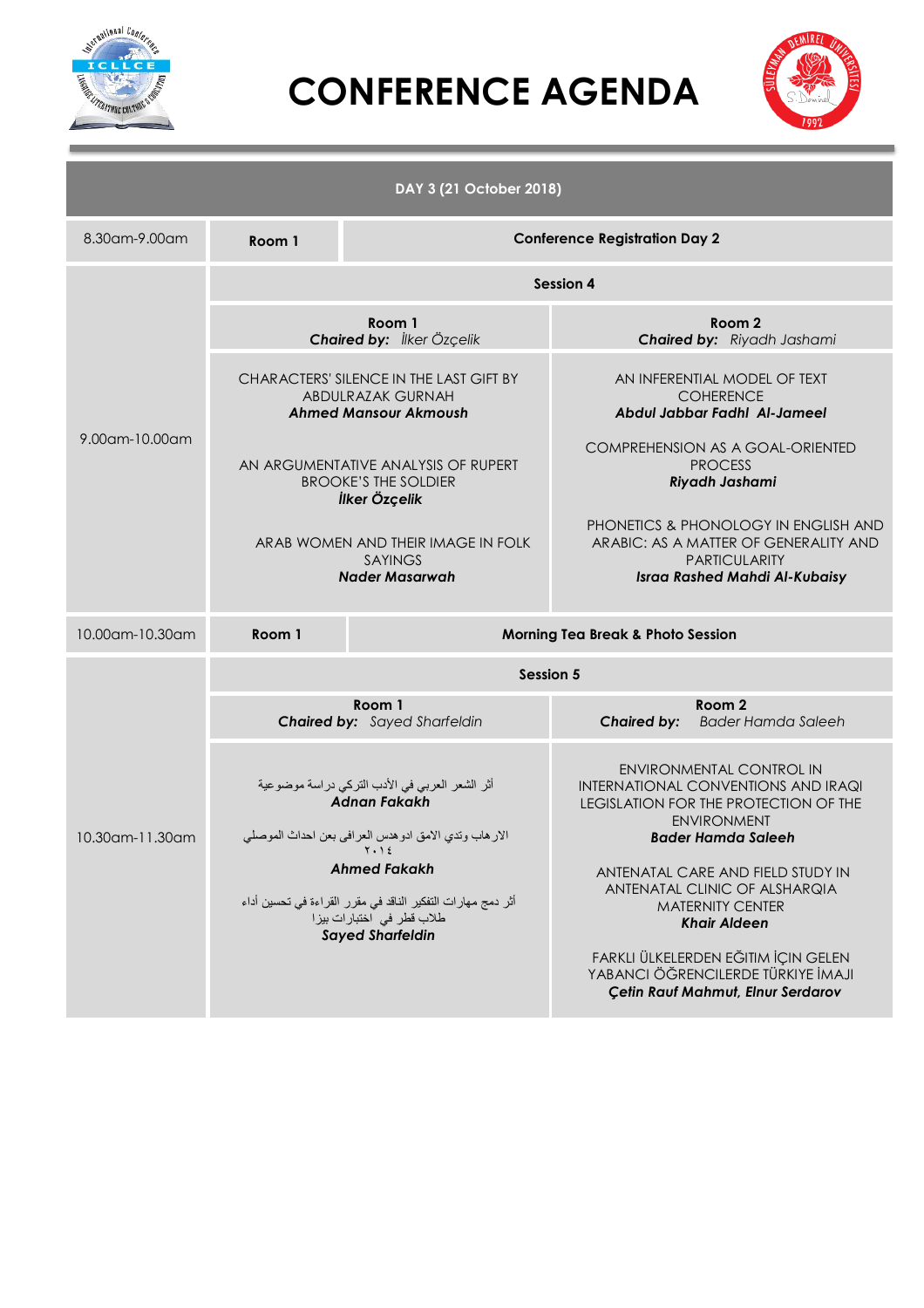



|                 | Session 6          |                                                                                                                                       |                                                                                                                                                 |  |  |  |  |  |  |
|-----------------|--------------------|---------------------------------------------------------------------------------------------------------------------------------------|-------------------------------------------------------------------------------------------------------------------------------------------------|--|--|--|--|--|--|
| 11.30am-12.30pm |                    | Room 1<br>Chaired by: Aida Fahmawi Watad                                                                                              | Room 2<br><b>Chaired by: Besime Erkmen</b>                                                                                                      |  |  |  |  |  |  |
|                 |                    | السقوط والارتقاء، الكتابة والحريّة، الضحيّة والالتزام مرايا لقناع<br>يوسف القرآني والتوراتيّ في قصائد فلسطينيّة<br>Aida Fahmawi Watad | BEING IN THE SHOES OF STUDENTS: STUDENT<br><b>TEACHERS' REFLECTIONS ON THEIR</b><br>OBSERVATIONS OF LANGUAGE CLASSROOMS<br><b>Besime Erkmen</b> |  |  |  |  |  |  |
|                 |                    | فاعلية دمج برنامج الكورت لتدريس القراءة في تنمية مهارات<br>التفكير الناقد لدى طلاب دو لة قطر<br><b>Sayed Sharfeldin</b>               | STUDENT-ENGAGED VIDEO LECTURE AND<br>FLIPPED LEARNING MODEL FOR HINDI<br><b>Taejin Koh</b>                                                      |  |  |  |  |  |  |
|                 |                    | ضمانات استقلال القضاء الإداري/ العراق انموذجاً<br>Dhafer Madhi Faisal Al-Doori                                                        |                                                                                                                                                 |  |  |  |  |  |  |
| 12.30pm-12.40pm | Room 1             |                                                                                                                                       | <b>Closing Ceremony</b>                                                                                                                         |  |  |  |  |  |  |
| 12.40pm-1.40pm  | <b>Restaurant</b>  |                                                                                                                                       | Lunch                                                                                                                                           |  |  |  |  |  |  |
| 2.45pm-7.00pm   | <b>Hotel Lobby</b> |                                                                                                                                       | <b>City Tour</b>                                                                                                                                |  |  |  |  |  |  |
|                 |                    | <b>END OF DAY 3</b>                                                                                                                   |                                                                                                                                                 |  |  |  |  |  |  |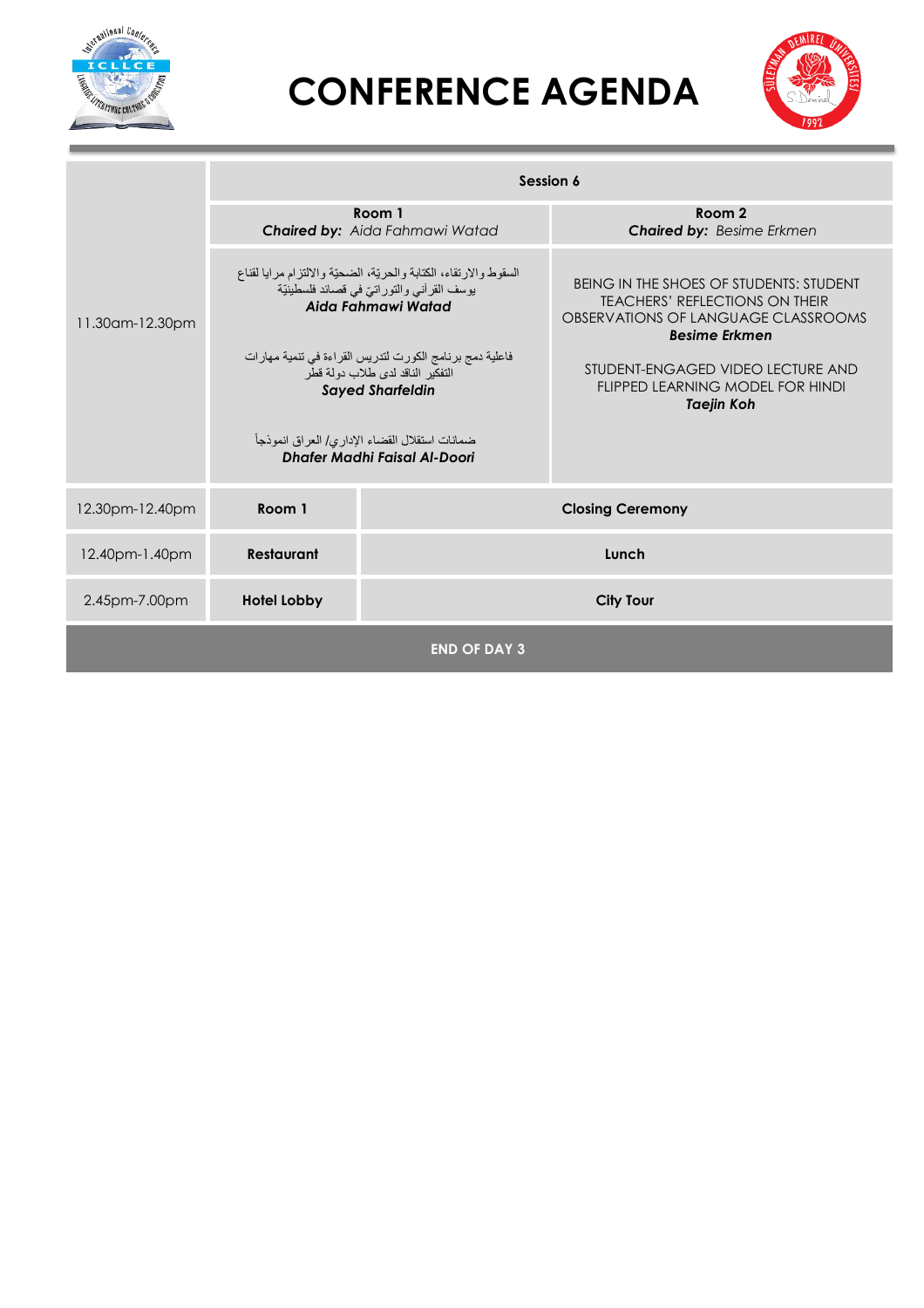



|         |                                            | DAY 4 (22 October 2018)                                                                                                                                                                                     |
|---------|--------------------------------------------|-------------------------------------------------------------------------------------------------------------------------------------------------------------------------------------------------------------|
|         |                                            | <b>Hotel Checkout</b>                                                                                                                                                                                       |
| 12.00pm | $10:00 \text{ cm}$<br>12:00 pm<br>14:00 pm | <b>Airport Transport Timing</b><br>17:00 pm<br>20:00 pm<br>23:00 pm<br>*Participants are suggested to inform the Secretariat beforehand their departure time in order to<br>avoid unnecessary inconvenience |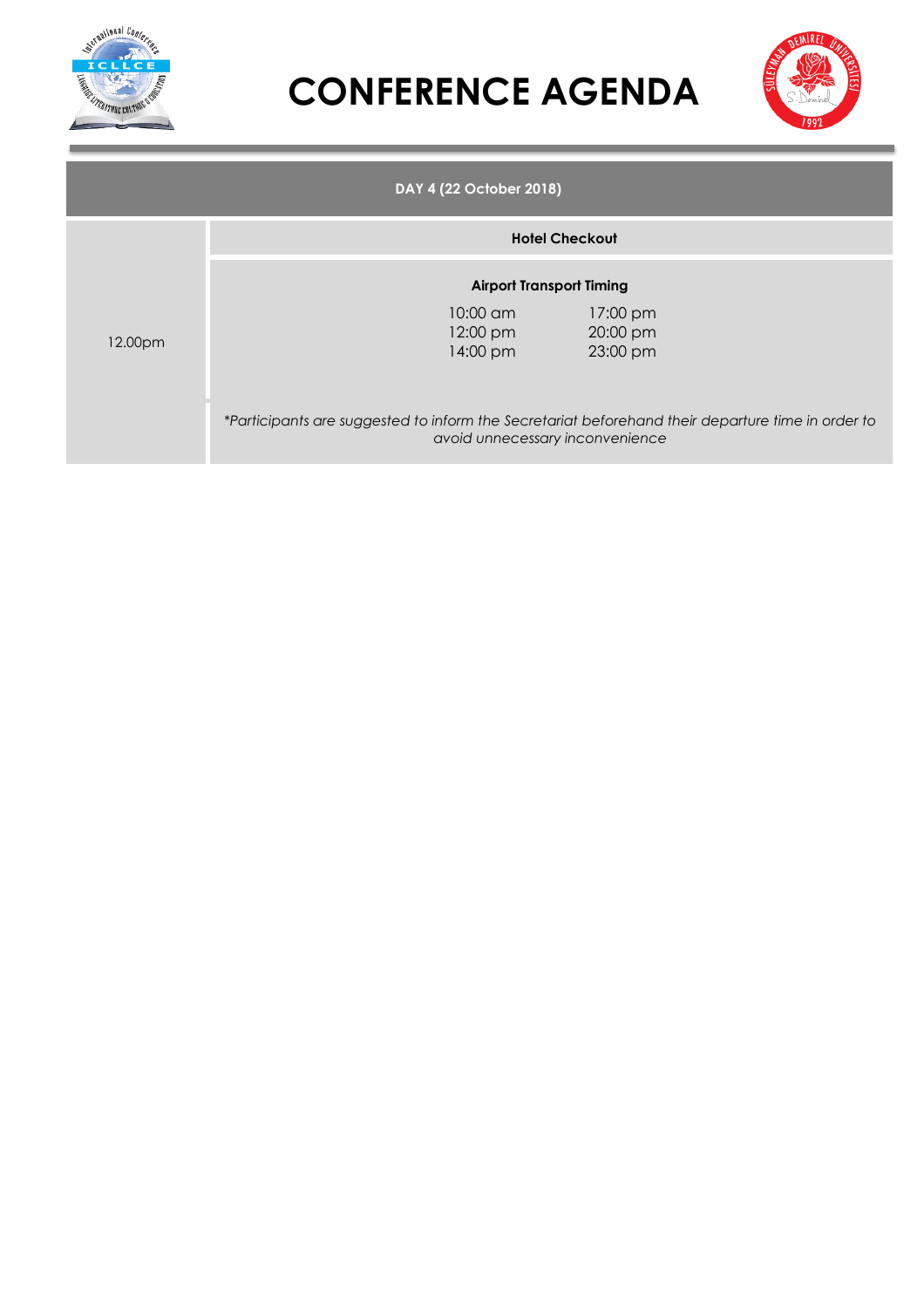

on Language, Innovation,<br>Culture & Education

### **TABLE VIEW**



|              |                                                 |                                                                                                                                                                                            |                                       |                                                                                                                           |       | $Ddy \angle (NUUIII1)$                                                                                                                                 |                                                                                                                        |                                    |                                                                                                                                               |
|--------------|-------------------------------------------------|--------------------------------------------------------------------------------------------------------------------------------------------------------------------------------------------|---------------------------------------|---------------------------------------------------------------------------------------------------------------------------|-------|--------------------------------------------------------------------------------------------------------------------------------------------------------|------------------------------------------------------------------------------------------------------------------------|------------------------------------|-----------------------------------------------------------------------------------------------------------------------------------------------|
| 8.30-9.00    | 9.00-9.30                                       | 9.30-10.30                                                                                                                                                                                 |                                       | 11.00-12.00                                                                                                               |       | $1.00 - 2.00$                                                                                                                                          | 2.00-3.00                                                                                                              |                                    | $3.15 - 4.15$                                                                                                                                 |
|              |                                                 | Keynote<br>Presentation                                                                                                                                                                    |                                       | Keynote<br>Presentation                                                                                                   |       | Session 1                                                                                                                                              | Session 2                                                                                                              |                                    | Session 3                                                                                                                                     |
| Registration | Opening<br>Remarks<br>by<br>Conference<br>Chair | The Stylistic and<br>Literary Aspects in<br>Dialogic Texts:<br><b>Birthday Party and</b><br>One for the Road<br>Prof. Dr. Ömer<br><b>SEKERCI</b><br>Suleyman Demirel<br>University, Turkey | Morning Break and Photography Session | Integrated<br>Curriculum: Two<br><b>Birds with One Stone</b><br><b>Dr. Mustafa Caner</b><br>Akdeniz University,<br>Turkey | Lunch | THE CONCEPT OF<br>AMERICAN DREAM<br>IN MILLER'S DEATH<br>OF A SALESMAN<br>AND HANSBERRY'S A<br><b>RAISIN IN THE SUN</b><br><b>Ghassan Fadhil Radhi</b> | A FOLKLORIC READING<br>OF "BELOVED" BY<br><b>MORRISON</b><br><b>Khalid Ahmed</b>                                       | Session                            | THE FRENCH<br>OPPOSITION ON<br><b>TURKEY-EUROPEAN</b><br>UNION RELATIONS IN<br>THE FRAMEWORK OF<br><b>IDENTITY QUESTION</b><br>Süleyman Cihan |
|              |                                                 |                                                                                                                                                                                            |                                       |                                                                                                                           |       | DONNE'S LOVE<br>POETRY AND<br><b>RELIGIOUS</b><br><b>EXPERIENCE</b><br><b>Akram Habeeb</b>                                                             | <b>READING EDWARD</b><br><b>BOND'S LEAR FROM</b><br>AN AGITPROP<br><b>PERSPECTIVE</b><br>Murtadha Adel<br><b>Bader</b> | Afternoon Tea Break and Networking | HUMANISM OF THIS ERA<br>Quratullain                                                                                                           |
|              |                                                 |                                                                                                                                                                                            |                                       |                                                                                                                           |       | <b>BRAM STOKER'S</b><br><b>DRACULA FROM A</b><br><b>RELIGIOUS PERSPECTIVE</b><br><b>Bilgay Atis</b>                                                    | THE INFLUENCE OF<br>QURAN TEXT ON AL-<br><b>MUTANABBI'S POETRY</b><br><b>Halah Ahmed Al-Nuaimi</b>                     |                                    | <b>TBA</b>                                                                                                                                    |

Day 2 (Room 1)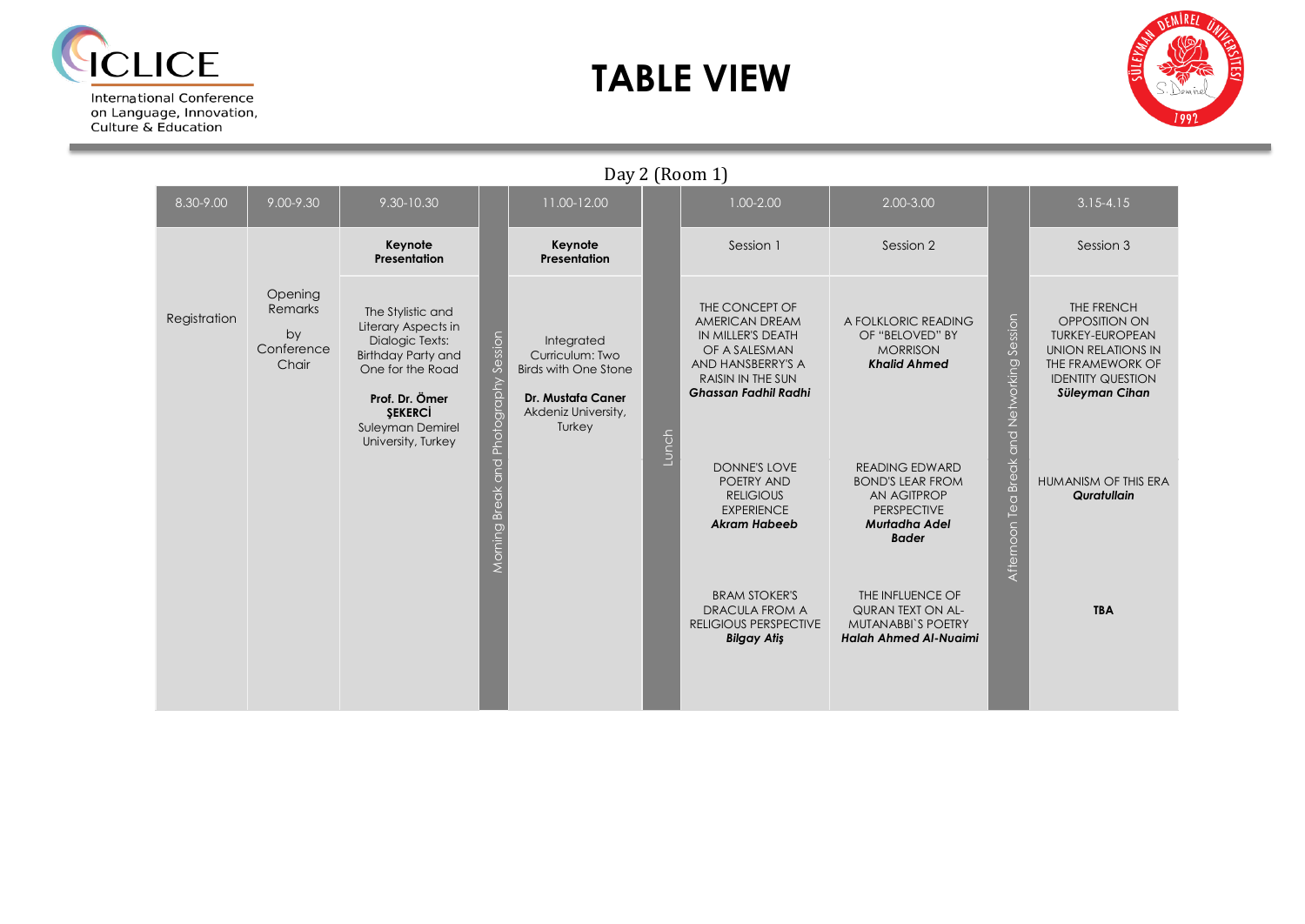

on Language, Innovation. Culture & Education

### **TABLE VIEW**



Day 2 (Room 2) 8.30-9.00 9.00-9.30 9.30-10.30 11.00-12.00 1.00-2.00 2.00-3.00 3.00-4.00 Registration **Keynote Presentation Keynote Presentation** Session 1 Session 2 Session 2 Session 3 **(Room 1) (Room 1) Opening** Remarks IMPLEMENTATION by FINDING SYNTACTIC FACTORS OF Conference THE USE OF POLITENESS IN RAPPROCHEMENTS IN INCULCATION OF NOBLE JANE AUSTEN'S PRIDE Chair ENGLISH AND ARABIC VALUES IN CLASSROOM  $\overline{5}$ Afternoon Tea Break and Networking Session AND PREJUDICE: A STUDY (Room 1) **SENTENCING** TEACHING: CASE STUDY Morning Break and Photography Session Morning Break and Photography Session and Networking Sess IN PRAGMATICS FORMATIONS IN PENINSULAR MALAYSIA *Bushra Ni'ma Rashid* PRIMARY SCHOOLS *Hameed Abdulameer Hameed Mohamad Khairi bin Haji Othman* FLOUTING THE Lunch GRICEAN MAXIMS IN THE RELATIONSHIP JORDANIAN Break BETWEEN TEACHER'S DECIPHERING THE VERBAL SATIRICAL PLAYS ATTITUDES AND MORPHOLOGY OF THE *Maisoun Abujoudeh*  Afternoon Tea STUDENT MAHALE LANGUAGE MOTIVATION *Towhid Bin Muzaffar, Reema Aslam Rao Haroonuzzaman*  NEW PERSPECTIVES *THE USE OF MUSIC*  ON JOHN *AS AN EFFECTIVE*  OSBORNE'S SELECTED *TOOL FOR THE*  COMPONYMY AS A NEW PLAYS: SOCIAL AND *DEVELOPMENT OF*  WORD FORMATION POLITICAL SATIRE *LISTENING SKILLS FOR*  PROCESS *Abdul Aljaleel Fadhil Jamil ENGLISH AS A Mohammed Sadek Fodil SECOND LANGUAGE LEARNERS IN TURKEY Lengony Muchinga*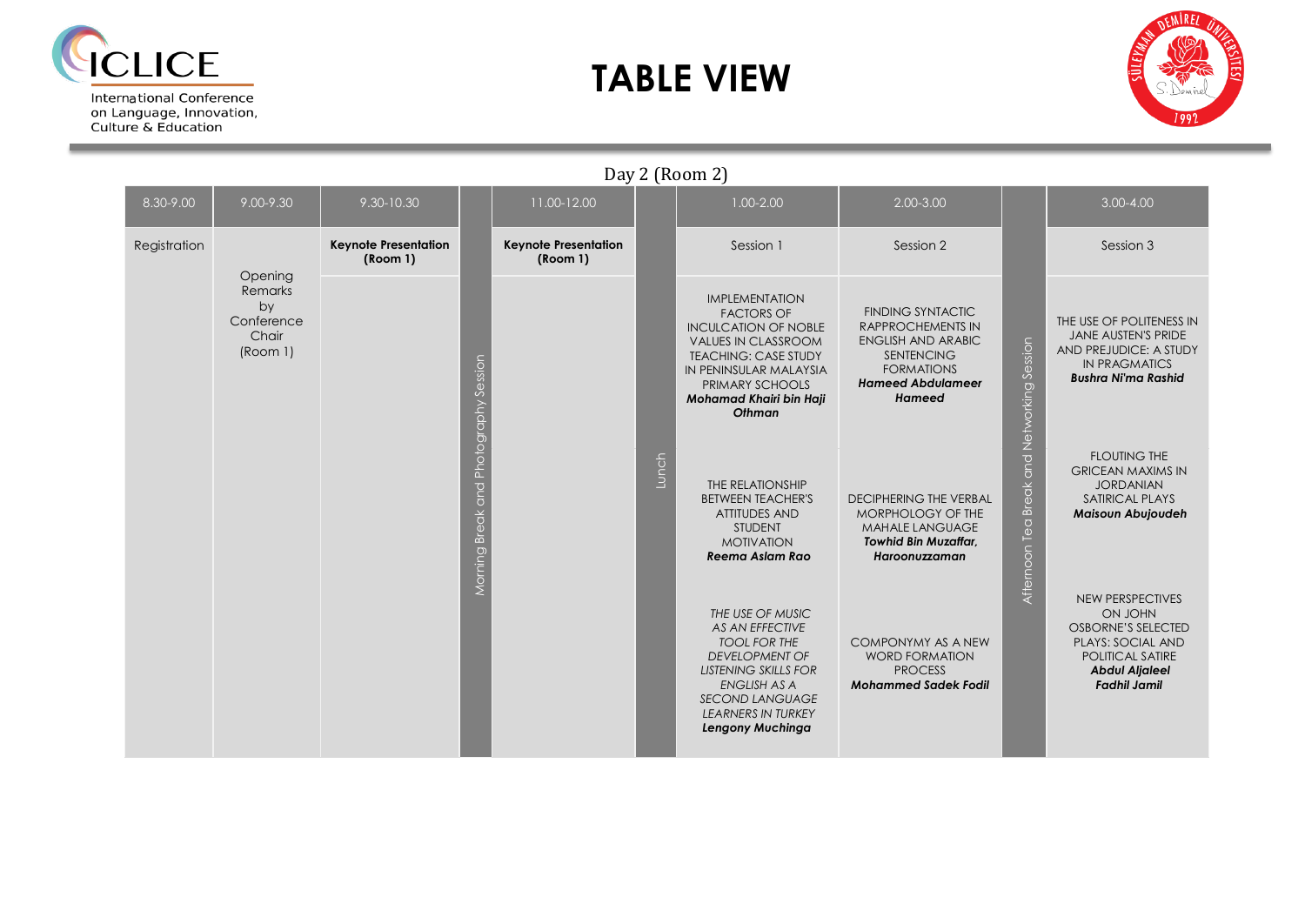

### **TABLE VIEW**



### Day 3 (Room 1)

| 8.30-9.00    | 9.00-10.00                                                                                                       |                                       | 10.30-11.30                                                                                                                 | 11.30-12.30                                                                                                                                 | 12.30-12.40             |       | 2.00-7.00 |
|--------------|------------------------------------------------------------------------------------------------------------------|---------------------------------------|-----------------------------------------------------------------------------------------------------------------------------|---------------------------------------------------------------------------------------------------------------------------------------------|-------------------------|-------|-----------|
| Registration | Session 4                                                                                                        |                                       | Session 5                                                                                                                   | Session 6                                                                                                                                   |                         |       |           |
|              | <b>CHARACTERS' SILENCE</b><br>IN THE LAST GIFT BY<br><b>ABDULRAZAK GURNAH</b><br><b>Ahmed Mansour</b><br>Akmoush |                                       | أثر الشعر العربي في الأدب<br>التركي دراسة موضوعية<br><b>Adnan Fakakh</b>                                                    | السقوط والارتقاء، الكتابة والحريّة،<br>الضحيّة والالتزام مرايا لقناع<br>يوسف القرآني والتوراتيّ في<br>قصائد فلسطبنبّة<br>Aida Fahmawi Watad |                         |       |           |
|              | AN<br><b>ARGUMENTATIVE</b><br>ANALYSIS OF<br><b>RUPERT BROOKE'S</b><br>THE SOLDIER<br>İlker Özçelik              | Morning Break and Photography Session | الار هاب وتدي الامق ادو هدس<br>العرافي بعن احداث الموصلي<br>$Y \cdot Y$<br><b>Ahmed Fakakh</b>                              | فاعلية دمج برنامج الكورت لتدريس<br>القراءة في تنمية مهار ات التفكير<br>الناقد لدى طلاب دولة قطر<br><b>Sayed Sharfeldin</b>                  | <b>Closing Ceremony</b> | Lunch | City Tour |
|              | <b>ARAB WOMEN</b><br>AND THEIR IMAGE<br><b>IN FOLK SAYINGS</b><br><b>Nader Masarwah</b>                          |                                       | أثر دمج مهارات التفكير الناقد<br>في مقرّر القراءة في تحسين<br>أداء طلاب قطر في اختبارات<br>بيز ا<br><b>Sayed Sharfeldin</b> | ضمانات استقلال القضاء الإداري/<br>العراق انموذجأ<br><b>Dhafer Madhi Faisal Al-</b><br>Doori                                                 |                         |       |           |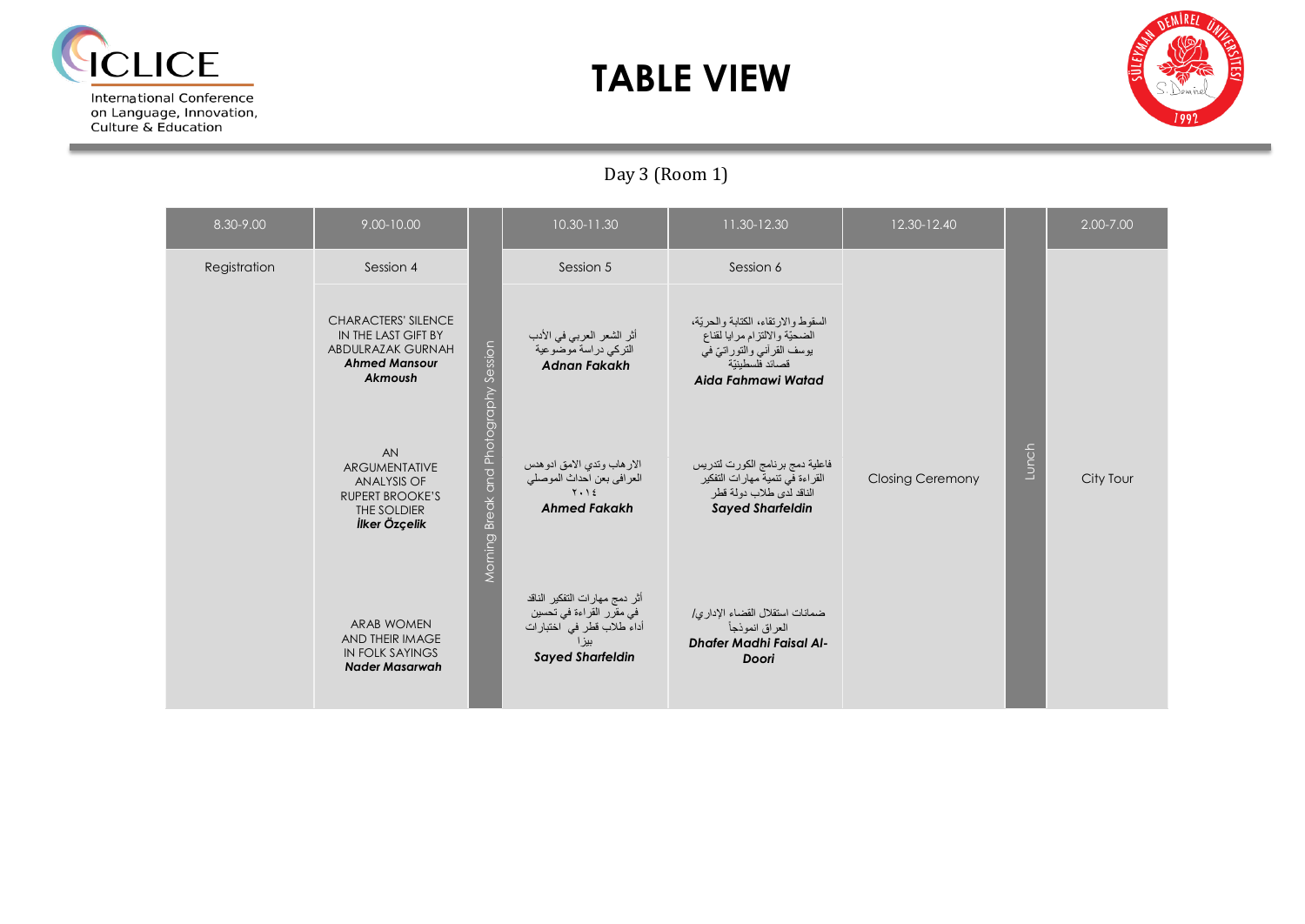

### **TABLE VIEW**



### Day 3 (Room 2)

| 8.30-9.00    | 9.00-10.00                                                                                                                                                                                          |                                       | 10.30-11.30                                                                                                                                                                                             | 11.30-12.30                                                                                                                                                                                    | 12.30-12.45             |       | 2.00-7.00 |
|--------------|-----------------------------------------------------------------------------------------------------------------------------------------------------------------------------------------------------|---------------------------------------|---------------------------------------------------------------------------------------------------------------------------------------------------------------------------------------------------------|------------------------------------------------------------------------------------------------------------------------------------------------------------------------------------------------|-------------------------|-------|-----------|
|              | Session 4                                                                                                                                                                                           |                                       | Session 5                                                                                                                                                                                               | Session 6                                                                                                                                                                                      |                         |       |           |
| Registration | AN INFERENTIAL<br>MODEL OF TEXT<br><b>COHERENCE</b><br><b>Abdul Jabbar Fadhl</b><br>Al-Jameel                                                                                                       |                                       | <b>ENVIRONMENTAL</b><br><b>CONTROL IN</b><br><b>INTERNATIONAL</b><br><b>CONVENTIONS AND IRAQI</b><br><b>LEGISLATION FOR THE</b><br>PROTECTION OF THE<br><b>ENVIRONMENT</b><br><b>Bader Hamda Saleeh</b> | <b>BEING IN THE SHOES OF</b><br><b>STUDENTS: STUDENT</b><br><b>TEACHERS'</b><br>REFLECTIONS ON THEIR<br><b>OBSERVATIONS OF</b><br><b>LANGUAGE</b><br><b>CLASSROOMS</b><br><b>Besime Erkmen</b> |                         |       |           |
|              | <b>COMPREHENSION</b><br>AS A GOAL-<br><b>ORIENTED PROCESS</b><br>Riyadh Jashami                                                                                                                     | Morning Break and Photography Session | <b>ANTENATAL CARE</b><br>AND FIELD STUDY IN<br><b>ANTENATAL CLINIC</b><br>OF ALSHARQIA<br><b>MATERNITY CENTER</b><br><b>Khair Aldeen</b>                                                                | STUDENT-<br><b>ENGAGED VIDEO</b><br><b>LECTURE AND</b><br><b>FLIPPED LEARNING</b><br><b>MODEL FOR HINDI</b><br><b>Taejin Koh</b>                                                               | <b>Closing Ceremony</b> | Lunch | City Tour |
|              | <b>PHONETICS &amp;</b><br>PHONOLOGY IN<br><b>ENGLISH AND</b><br>ARABIC: AS A<br><b>MATTER OF</b><br><b>GENERALITY AND</b><br><b>PARTICULARITY</b><br><b>Israa Rashed</b><br><b>Mahdi Al-Kubaisy</b> |                                       | FARKLI ÜLKELERDEN EĞITIM<br><b>ICIN GELEN YABANCI</b><br>ÖĞRENCILERDE TÜRKIYE<br><b>IMAJI</b><br>Çetin Rauf Mahmut, Elnur<br>Serdarov                                                                   |                                                                                                                                                                                                |                         |       |           |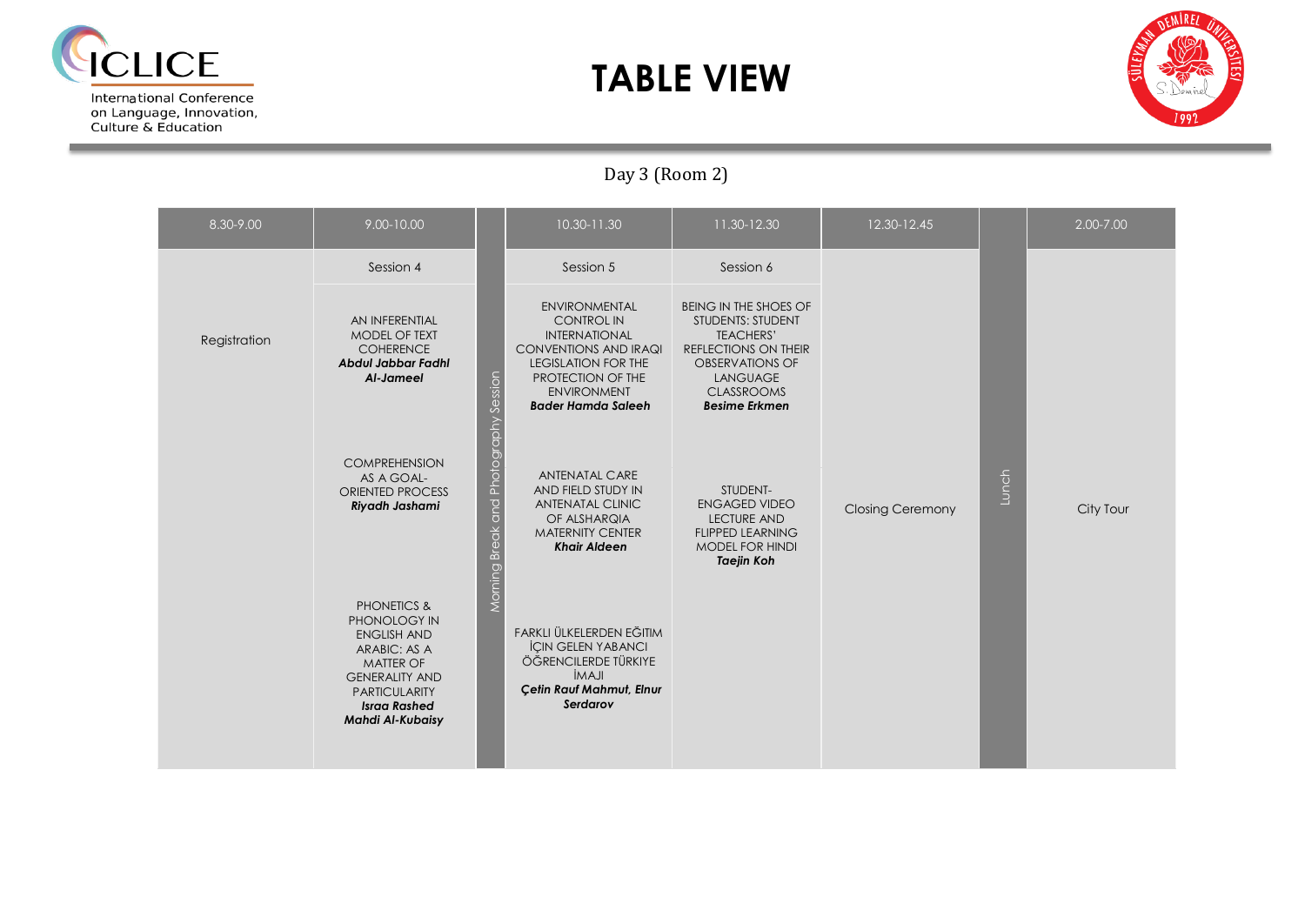

# **GENERAL INFORMATION**



**1.** 12<sup>th</sup> ICLLCE 2018 will be held on 19-21 October 2018 at the following venue:

### **Avantgarde Hotel & Resort** Esentepe Mah. Ahu Ünal Aysal Cad. No: 1 Göynük Kemer

Antalya, Turkey Tel: (+09) 242 524 55 00 https://www.avantgarderesorts.com/

#### **2. Collection of Conference Kits**

- The registration desk will commence operations at 8.30am during the event. Participants may choose any of these days to register and collect their conference kits.
- The conference kit (including ID tags, certificates and proceedings CD-ROM) may only be collected if full payment has been made.
- Participants who have registered under the student category may be asked to show their original Student ID cards before collecting their conference kits.
- Participants are encouraged to inform the secretariat in advance if they are planning to skip any of the days or parts of the event. This is to ensure that all resources are being allocated optimally and to avoid wastage of food.

#### **3. Oral Presentation Sessions**

- Papers must be presented in the sequence shown in the schedule above without any breaks in between.
- Each presenter will be allocated 20 minutes for to present a paper.
- At least 10 minutes out of this time must be allocated for Q&A and/or discussion with the audience, preferably at the end of the presentation.
- Any swapping of slots, even if mutually agreed between presenters, must be approved by the secretariat.

#### **4. Coffee Breaks and Lunch**

- All refreshments will be served near the conference hall during the break times shown in the schedule.
- Lunch will be served at the hotel restaurant. Participants are required to display their conference identification tags in order to be seated.

#### **5. Session Chairs**

Session chairs have been selected from among those who have volunteered during the online registration process. If there are no volunteers available in a particular session, one of the participants will be appointed to chair the session. Some of the main responsibilities of a session chair include:

- Welcoming and introducing the session's presenters,
- Announcing the titles of each presentation,
- Ensuring that presenters adhere to the time limit given and;
- Facilitating Q&A sessions.

Each session chairperson will be awarded a **special certificate of appreciation** by the conference chair.

#### **6. Emergency Contact**

 In case of emergency while in Antalya, please contact our Secretariat immediately at +90 506 909 1688 (İlker Özçelik).

#### **7. Assembly Point (Airport)**

 Our Secretariat will be deployed at the Antalya International Airport and will be managing your Airport Transfer. Therefore please make your way to the Domestic Arrival once you have cleared the Immigration check. Do look out for the conference signage while you are waiting at the designated location.